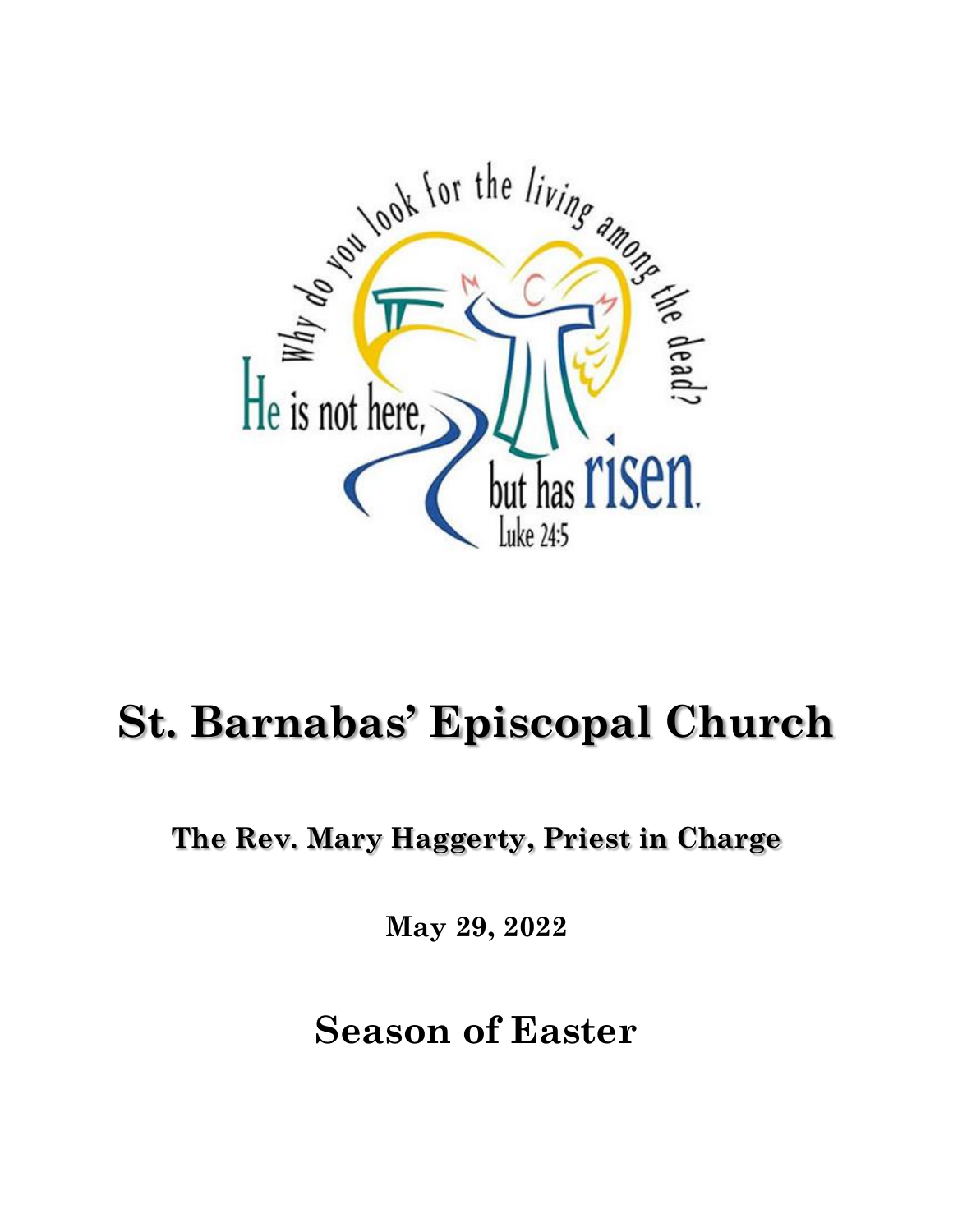## **THE WORD OF GOD**

#### **Celebrant:** Alleluia. Christ is risen. **People:** *The Lord is risen, indeed. Alleluia.*

**Celebrant:** Almighty God, to you all hearts are open, all desires known, and from you no secrets are hid: Cleanse the thoughts of our hearts by the inspiration of your Holy Spirit that we may perfectly love you, and worthily magnify your holy Name; through Christ our Lord. *Amen.*



#### **GLORIA IN EXCELSIS**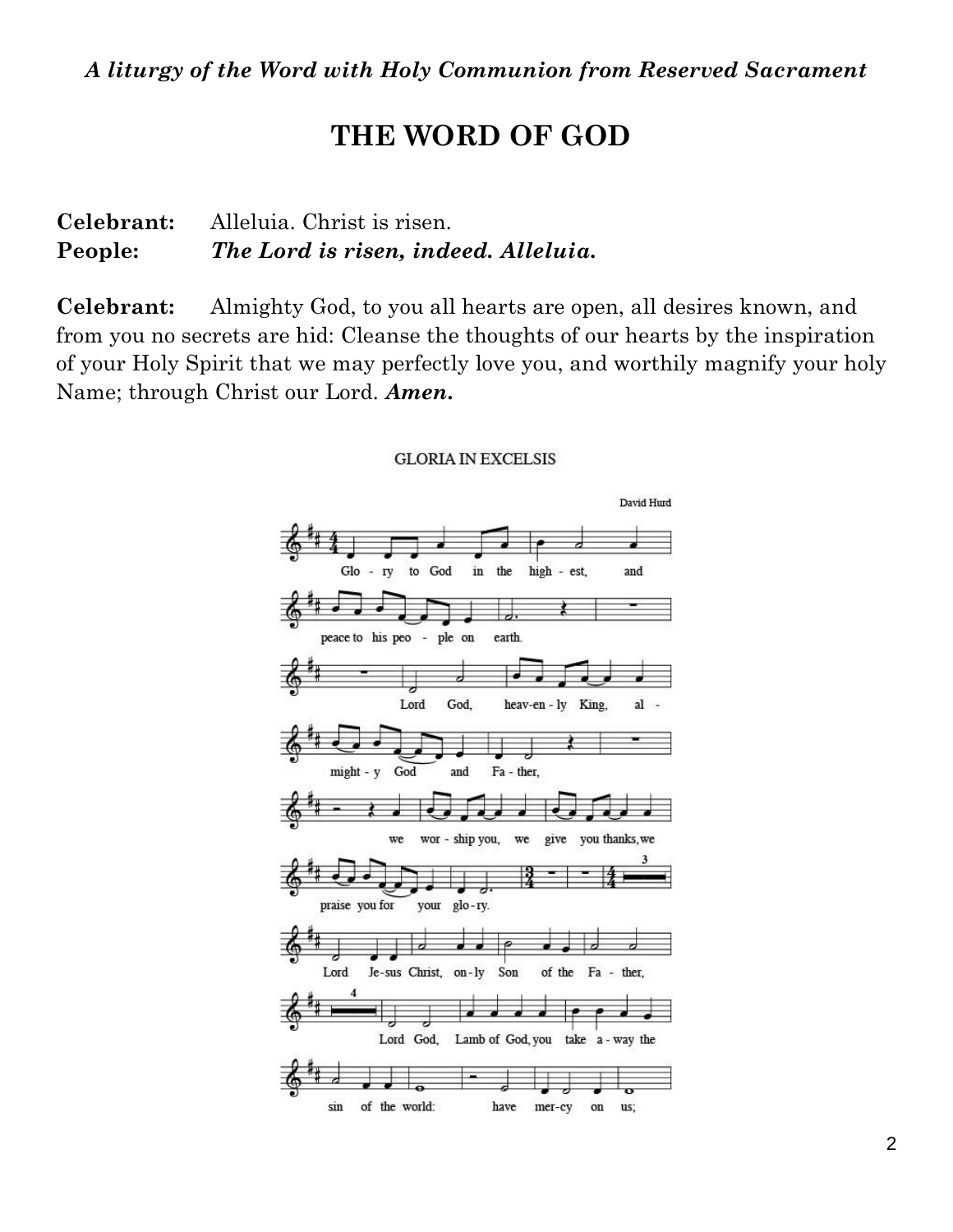

## **The Collect of the Day**

| Celebrant: | The Lord be with you. |
|------------|-----------------------|
| People:    | And also with you.    |
| Celebrant: | Let us pray.          |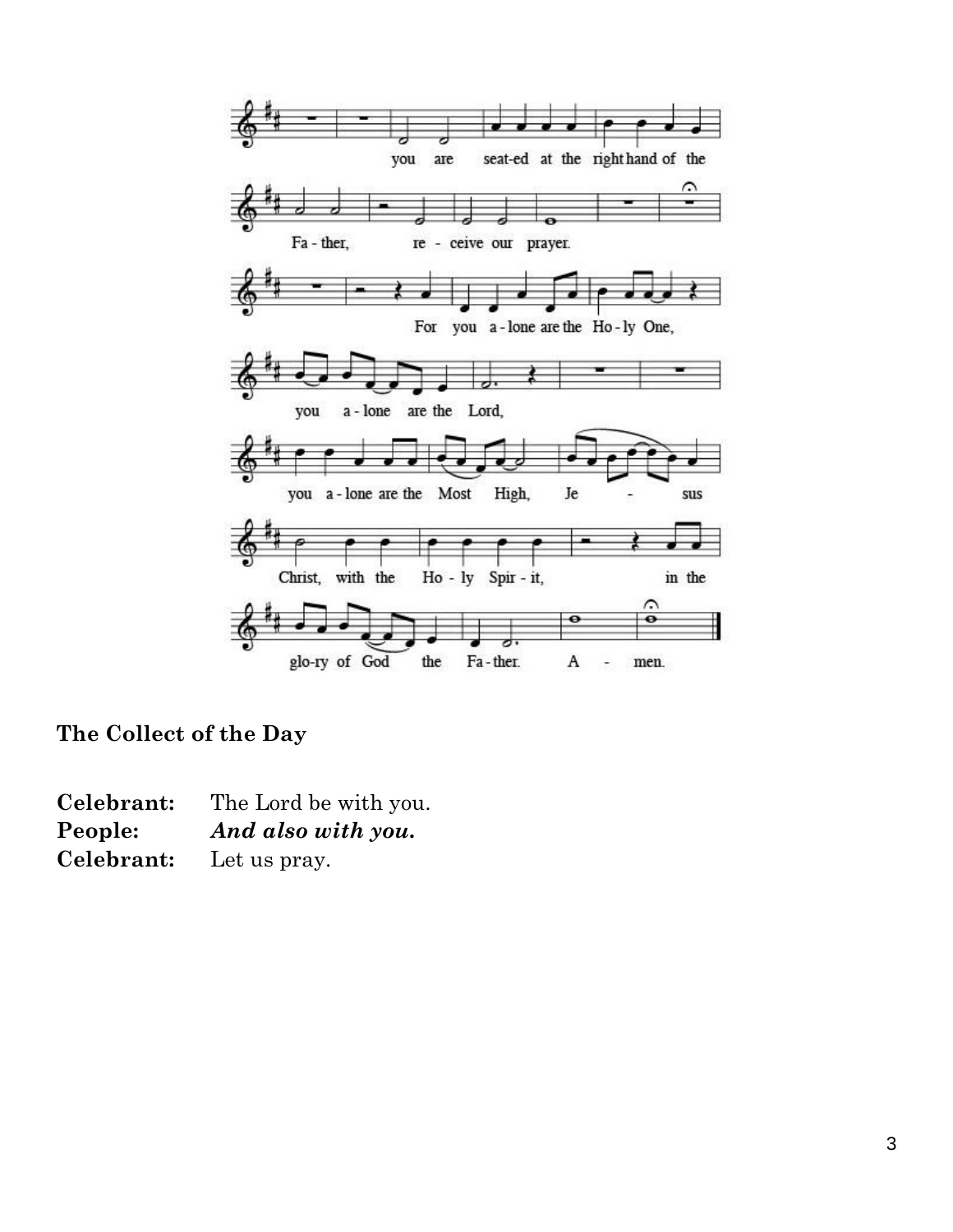#### **The Lessons**

**The First Reading -** *Insert*

**Lector:** The Word of the Lord. **People:** *Thanks be to God.*

**Psalm Response -** *Insert*

**The Second Reading** - *Insert* 

**Lector:** The Word of the Lord. **People:** *Thanks be to God.*

*Please Stand*

#### **Sequence Hymn**

**Celebrant:** The Holy Gospel of our Lord Jesus Christ according to John. **People:** *Glory to you, Lord Christ.*

**The Holy Gospel -** *Insert*

**Celebrant:** The Gospel of the Lord. **People:** *Praise to you, Lord Christ.*

**Sequence Hymn**

**The Sermon**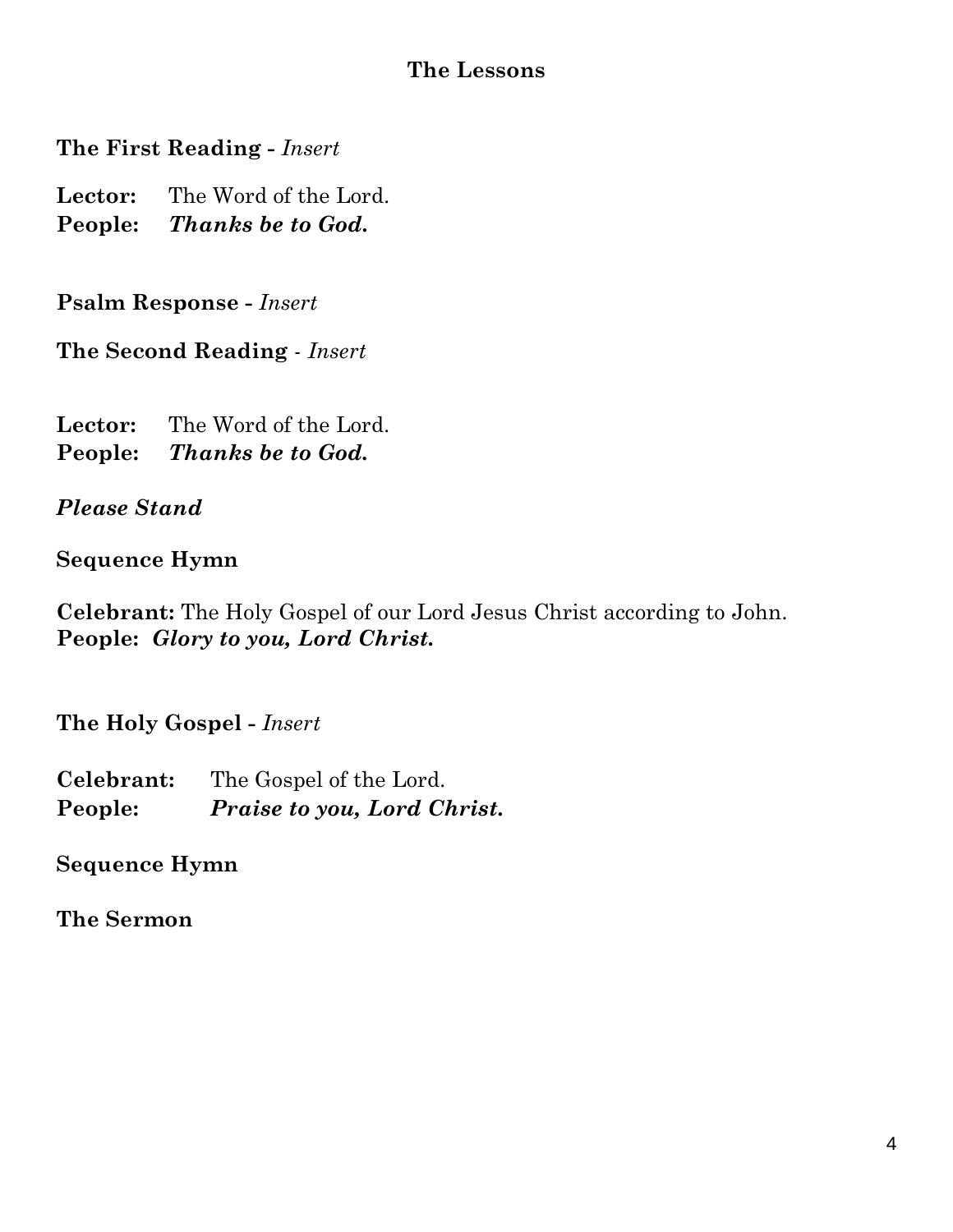#### **The Nicene Creed -** *all standing*

| We believe in one God, the Father, the Almighty,            |
|-------------------------------------------------------------|
| maker of heaven and earth, of all that is, seen and unseen. |

**We believe in one Lord, Jesus Christ, the only Son of God, eternally begotten of the Father, God from God, Light from Light, true God from true God, begotten, not made, of one Being with the Father. Through him all things were made. For us and for our salvation he came down from heaven: by the power of the Holy Spirit he became incarnate from the Virgin Mary, and was made man. For our sake he was crucified under Pontius Pilate; he suffered death and was buried. On the third day he rose again in accordance with the Scriptures; he ascended into heaven and is seated at the right hand of the Father. He will come again in glory to judge the living and the dead, and his kingdom will have no end.**

**We believe in the Holy Spirit, the Lord, the giver of life, who proceeds from the Father and the Son. With the Father and the Son he is worshiped and glorified. He has spoken through the Prophets. We believe in one holy catholic and apostolic Church. We acknowledge one baptism for the forgiveness of sins. We look for the resurrection of the dead, and the life of the world to come. Amen.**

### **The Prayers of the People**

**Deacon:** Let us pray that the gift of Christ's resurrection may be seen throughout the world.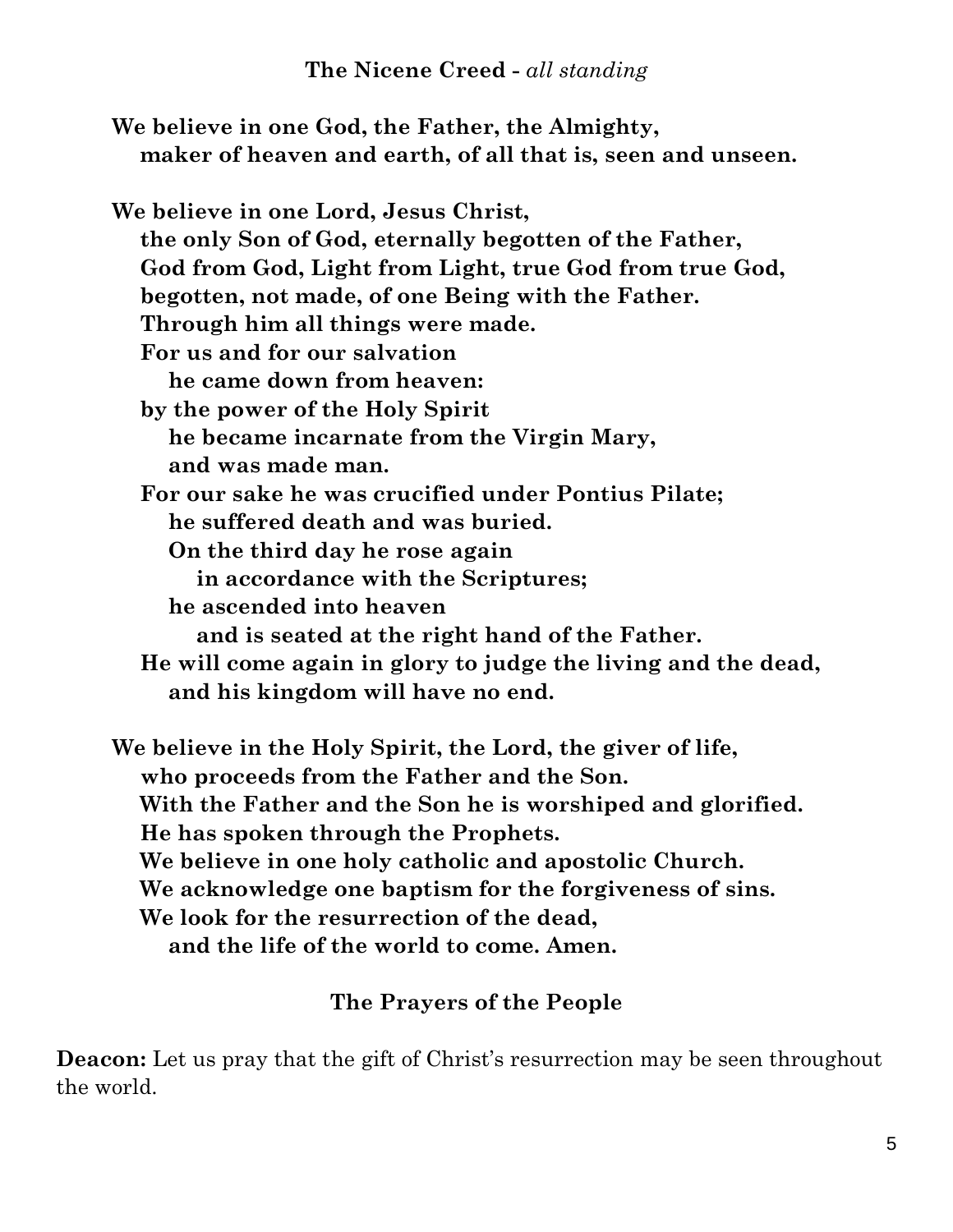**Worship Leader:**We pray to Jesus who is present with us to eternity. Jesus, light of the world, bring the light and peace of your gospel to the nations. Jesus, Lord of life,

#### *People: In your mercy, hear us.*

Jesus, bread of life, give food to the hungry and nourish us all with your word. Jesus, Lord of life,

#### *People: In your mercy, hear us.*

Jesus, our way, our truth, our life, be with us and all who follow you in the way. Deepen our appreciation of your truth and fill us with your life. Jesus, Lord of life,

#### *People: In your mercy, hear us.*

Jesus, Good Shepherd, who gave your life for the sheep, recover the straggler, bind up the injured, strengthen the sick, especially those we name and lead the healthy and strong to new pastures. Jesus, Lord of life,

#### *People: In your mercy, hear us.*

Jesus, the resurrection and the life, we give you thanks for all who have lived and believed in you. Raise us with them to eternal life. Jesus, Lord of life,

#### *People: In your mercy, hear us, accept our prayers, and be with us always. Amen.*

*Silence*

#### **We pray for our parishioners**

**For our friends and relatives**

#### **We also pray for the ministry of:**

#### **In the Diocesan Cycle of prayer**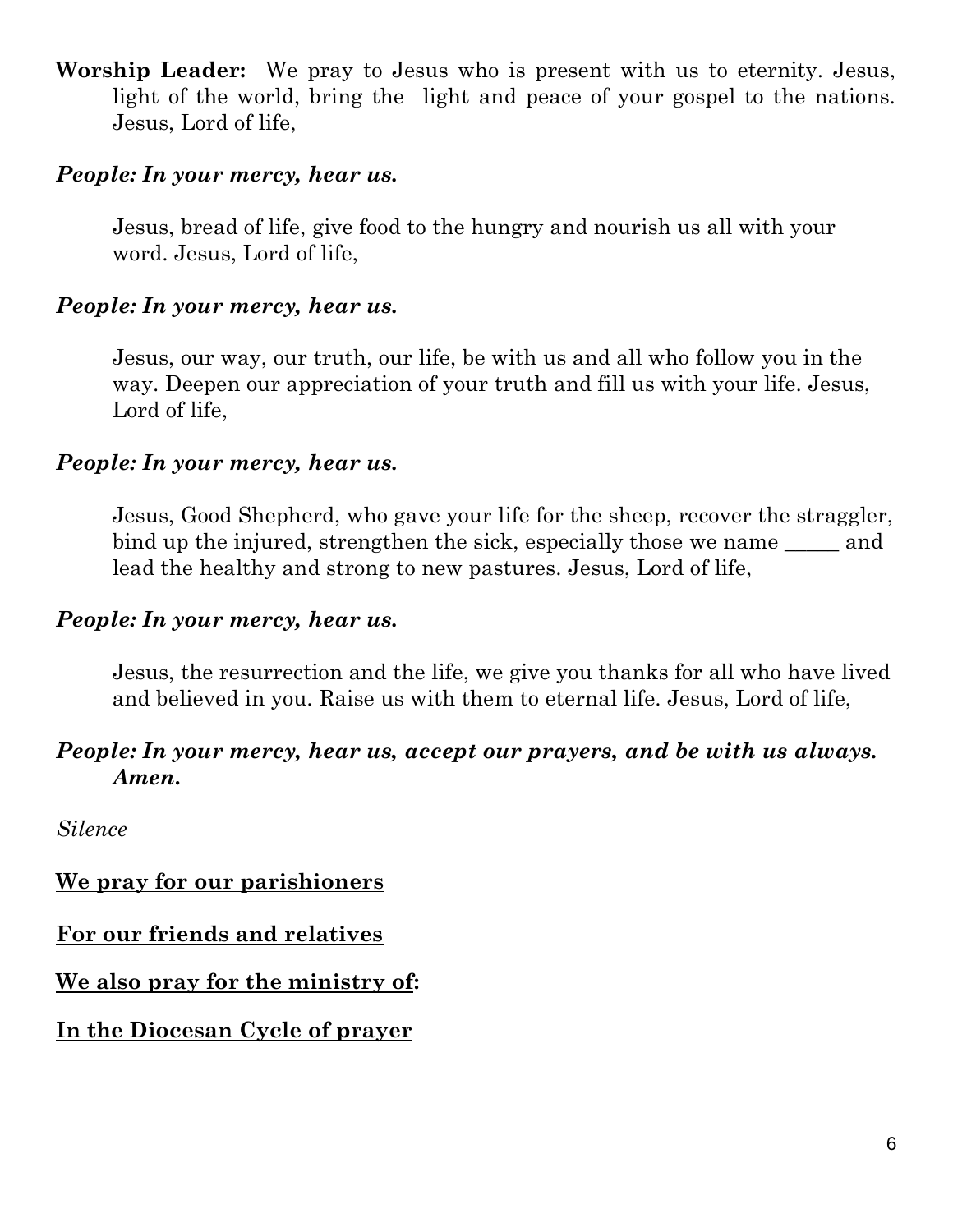**Deacon:** Be present, O Risen Christ, in this your Church's Easter praise. May we, like Mary Magdalene, the other Mary, and all witnesses to the resurrection see the tomb empty, and joyfully believing, walk in newness of life. Grant that our anthems of joy may give honor to the mystery of your redeeming love and that our proclamations of your victory over death may reflect the majesty of your eternal glory. In your most holy Name we pray.

## **People:** *Amen.*

## **The Confession**

**Deacon:** Let us confess our sins against God and our neighbor.

**Most merciful God, we confess that we have sinned against you in thought, word, and deed, by what we have done, and by what we have left undone. We have not loved you with our whole heart; we have not loved our neighbors as ourselves. We are truly sorry and we humbly repent. For the sake of your Son Jesus Christ, have mercy on us and forgive us; that we may delight in your will, and walk in your ways, to the glory of your Name. Amen.**

### **Deacon:**

Almighty God have mercy on us, forgive us all our sins through our Lord Jesus Christ, strengthen us in all goodness, and by the power of the Holy Spirit keep us in eternal life. *Amen.*

### **The Peace**

**Deacon:** The peace of the Lord be always with you. *People: And also with you.*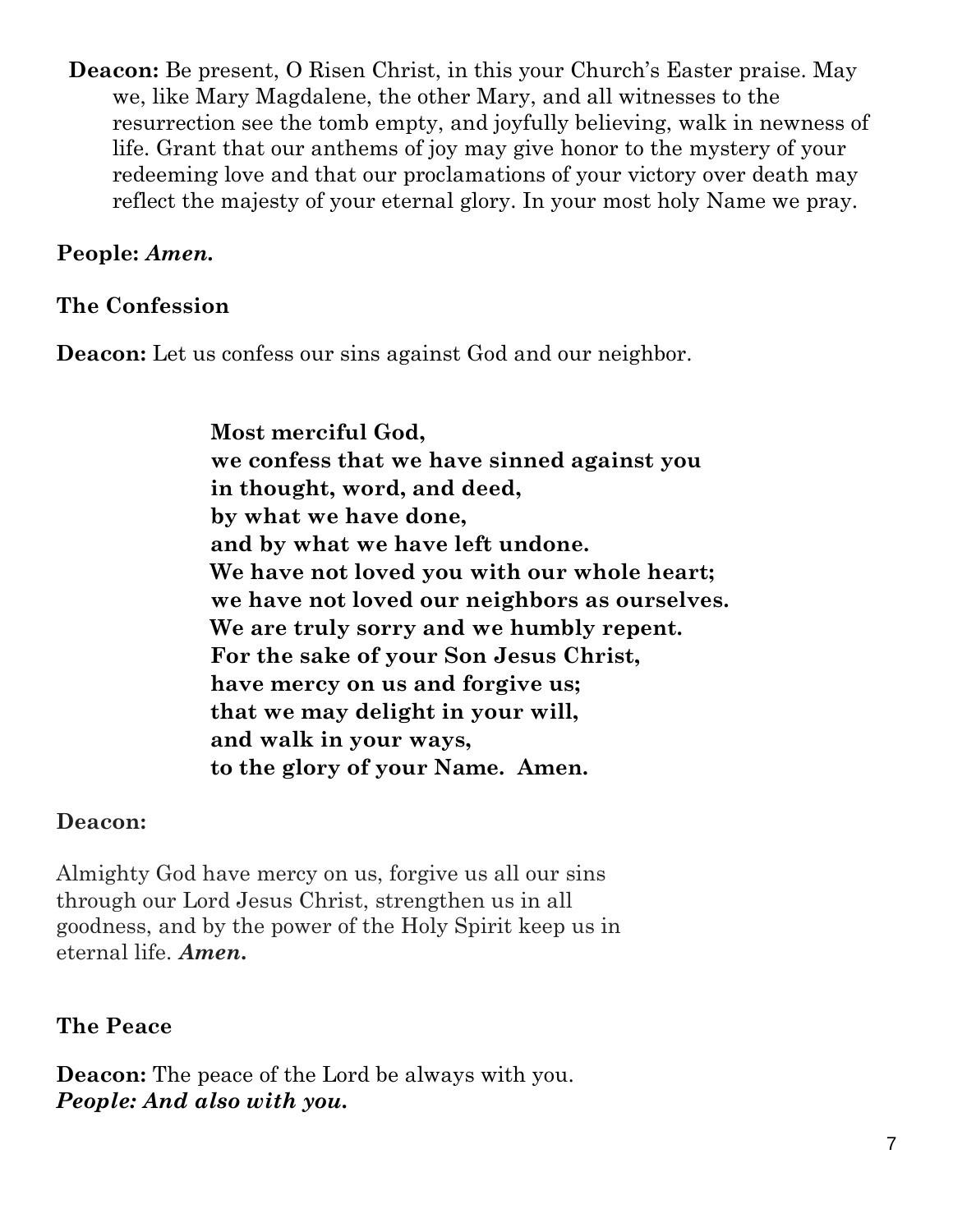#### **Announcements**

#### **Offertory Anthem**

*.* 

*Please stand as the gifts are brought forward to the altar.*



Text: LM; verses 1, 4, Thomas Ken, 1637-1711; verses 2, 3, Isaac Watts, 1674-1748, alt. Music: Genevan Psalter, 1551; attr. to Louis Bourgeois, ca. 1510-1561, alt.

## **THE LITANY OF THE CONSECRATED GIFTS**

**Deacon:** We give thanks to you, O God, for all things good and beneficial to our bodies and souls.

#### *People: We thank you, O God.*

**Deacon:** For the Body and Blood of Christ, set here before us;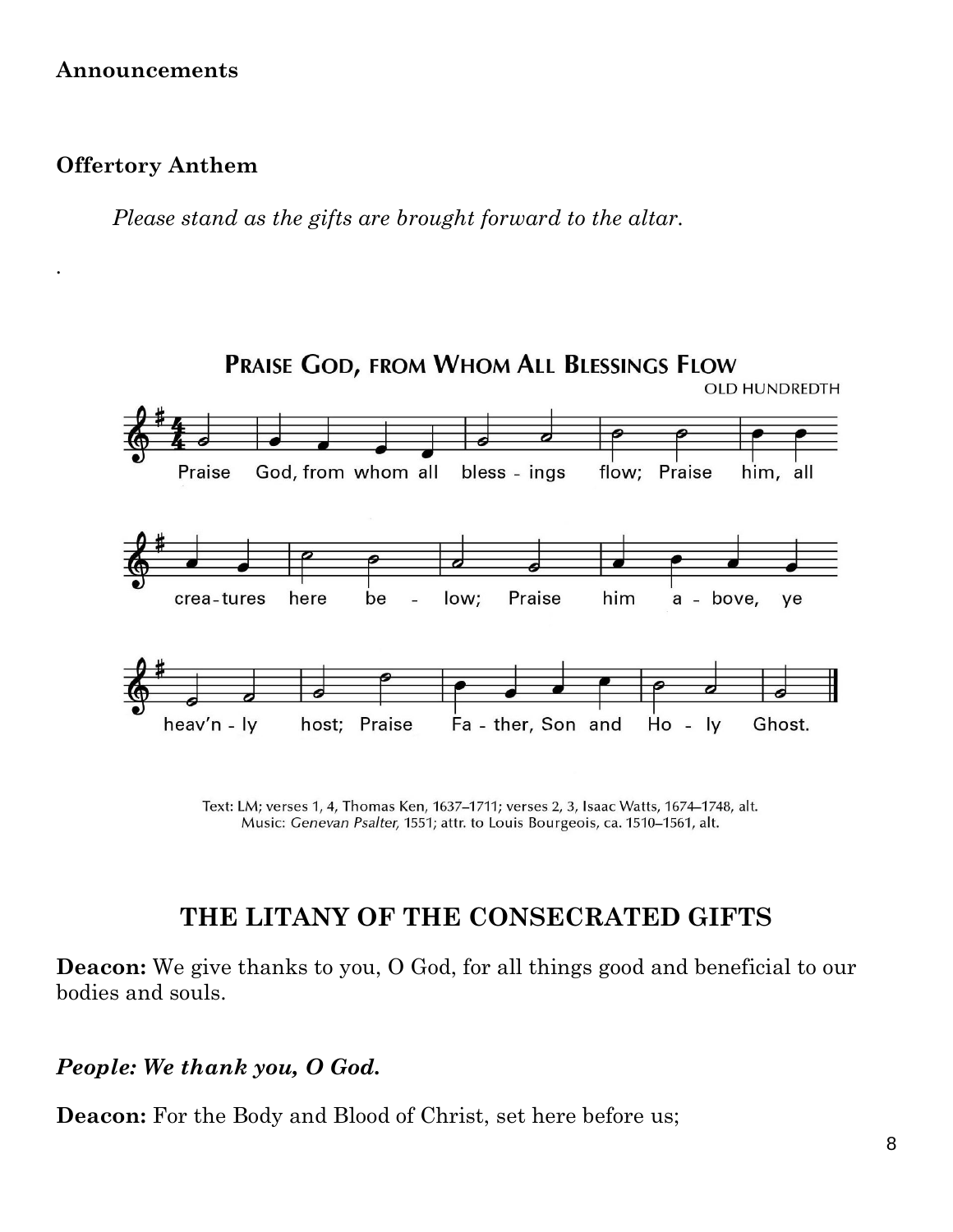#### *People: We thank you, O God.*

**Deacon:** That you have brought us together in this place;

#### *People: We thank you, O God.*

**Deacon:** That your eternal Word was made flesh for us;

#### *People: We thank you, O God.*

**Deacon:** For Christ's life and ministry, death and resurrection;

#### *People: We thank you, O God.*

**Deacon:** That you fill our lives with grace and grant us the gift of the Holy Spirit;

#### *We thank you, O God.*

**Deacon:** That through this Sacrament you grant us a pledge of our eternal inheritance;

#### *People: We thank you, O God.*

**Deacon:** We pray, therefore, in the words our Savior Christ has taught us.

#### **Deacon and People:**

 **Our Father, who art in heaven, hallowed be thy Name, thy kingdom come, thy will be done, on earth as it is in heaven. Give us this day our daily bread. And forgive us our trespasses, as we forgive those who trespass against us. And lead us not into temptation, but deliver us from evil. For thine is the kingdom, and the power, and the glory, for ever and ever. Amen.**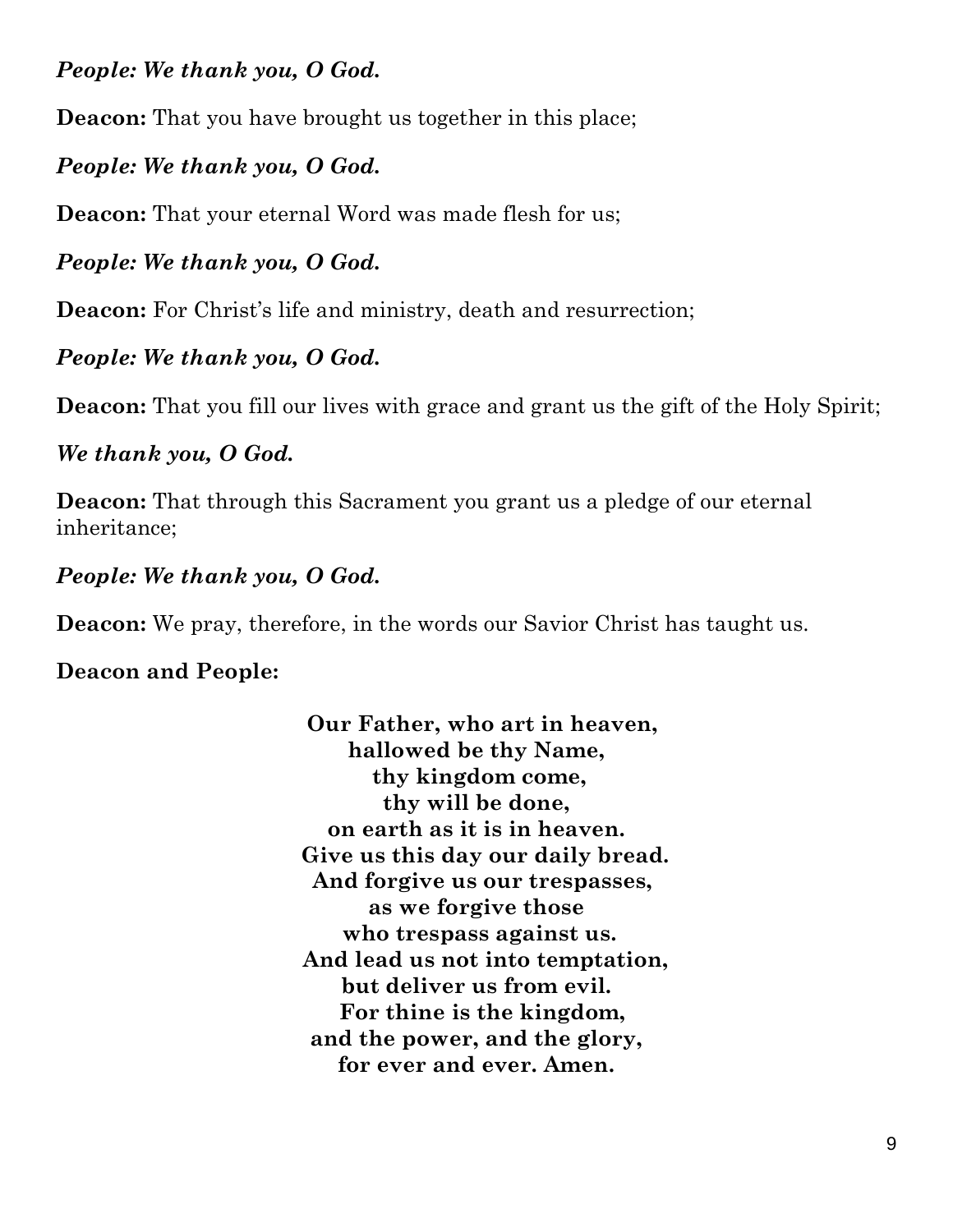## **Deacon: The gifts of God for the people of God.**

*All are welcome to receive communion. If you do not wish to receive, you are invited to come up for a blessing.*

## **Communion Hymn**

## **Post Communion prayer:**

**God of abundance, you have fed us with the bread of life and cup of salvation; you have united us with Christ and one another; and you have made us one with all your people in heaven and on earth. Now send us forth in the power of your Spirit, that we may proclaim your redeeming love to the world and continue forever in the risen life of Christ our Savior. Amen.**

## **ACT OF THANKSGIVING**

**Deacon:** Let us pray. *Silence is kept for a time.* 

God of all creation, we gather on this first day of the week made holy by the resurrection of Christ, your Son.

## *People: In the waters of baptism we were buried with him so that we might also rise with him and so share his victory over sin and death.*

**Deacon:** You have transformed our lives into the living stones that form your Church with Christ as the foundation stone.

*People: Strengthen this community's bond of communion and peace and deepen our solidarity with your Church throughout the world. Rekindle within us this Sabbath day the vision of your kingdom so that our daily concerns and labor may find their proper perspective.* 

**Deacon:** Fill our homes with the spirit of the Gospel.

*People: Give us the grace to see the true face of the people with whom we live. In a world torn by sin and division make us instruments of reconciliation and mercy. We raise our voices in praise and thanksgiving to you, O God.*